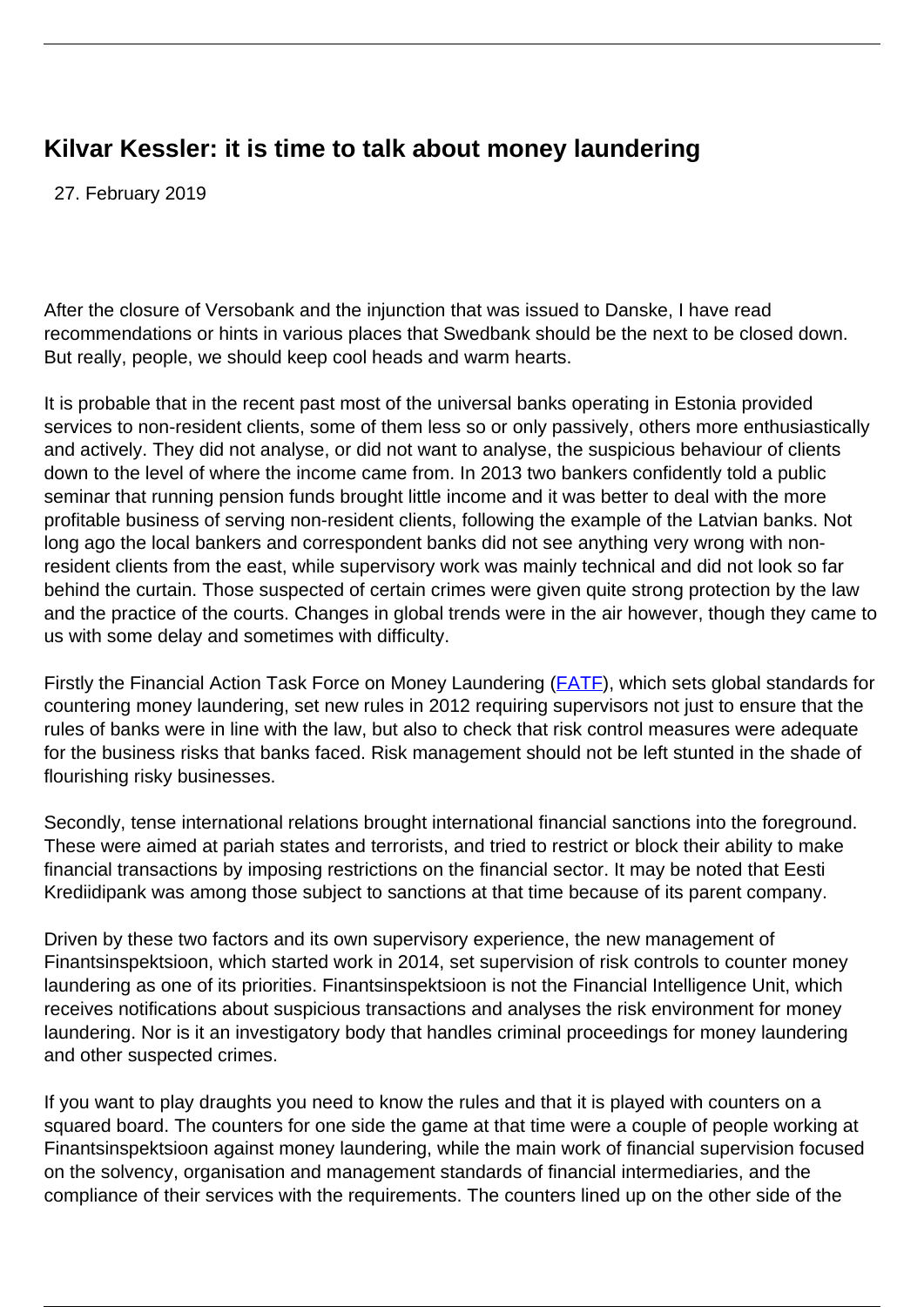board were the whole of the financial sector and others besides, who were connected to the profits from the non-resident business. These were relatively large, efficient and well-equipped organisations by Estonian standards, with influence in the public space and in legal disputes, and as lobbyists and employers. I still remember the deep bow of a waiter at an elite restaurant to a bank manager who was known for serving non-resident clients and who was a gold client of that restaurant, at the business lunch where I announced that I wanted to close down that bank's toxic business.

The rules of the game were that Finantsinspektsioon was given a fairly toothless set of legislation that had as its crown jewel a 32,000 euro fine that barely counted as petty cash and statute limits that were so short they would surprise any financial supervisor. The board was hidden in shadows for us because the only formal indicators of risk that we could work with were the account balances of nonresidents at the end of each month.

Five years, thousands of hours of work, and millions of shredded nerves later Finantsinspektsioon has provoked a sharp fall in the share of deposits held by non-residents. The volume of foreign payments made in dollars has fallen drastically. Finantsinspektsioon has helped the eastern-oriented Eesti Krediidipank to change into the domestic Coop Pank, which has now been removed from the sanctions list. Versobank, which was involved in some quite toxic business, has been closed, and Danske has been made to give up its very wide ranging non-resident business. The more professional credit institutions serving ordinary customers more broadly started to clean up their portfolios of risky non-resident businesses immediately after receiving signals about this from Finantsinspektsioon, and to improve their risk controls, management and organisation. We have seriously reduced these risks to Estonia.

The work goes on, because some financial intermediaries are still involved in non-resident business enough that they need to change their risk controls or reorganise that part of their business. Our universal banks have changed very much how they manage money-laundering risks in these five years though. It has all been done quietly and with no fuss, and stability and confidence have been maintained as these are the most valuable assets of the financial sector. It makes me wonder whether every country in Europe and elsewhere has dealt with the risks of money laundering quite as thoroughly. Finantsinspektsioon has worked to the very best of its ability and knowledge and within the limits of the law. We have learnt a lot during these years, though we keep our eyes and ears open and we learn yet more with every supervisory case. There is of course no way that we can currently predict what the standards and understandings will be 10 years from now, just as in 2009 we could not have forecast the current circumstances.

Newspapers are currently full of salacious details shining a light on the earlier non-resident business of the banks and retrospectively assessing them using the standards of today. Finantsinspektsioon generally does not deal with individual transactions in its work, and we are not surprised to find references to wobbly risk controls in the past and to dubious types of business. We will not be surprised if details of some embarrassing transactions in the past should appear at some bank in the future. It would perhaps be wisest for the banks to draw a clear public line between the past and the very different present, in the way that they have already essentially done for the supervisors.

The main tool that can be used for reasonable financial supervision is the legislation. We have so far had to squeeze every last possible drop out of the existing norms and standards to be able to tackle money laundering in a way that best serves the nation and the state. We can make three simple proposals for legislative changes that would improve this.

Firstly, monetary fines must be brought up to the levels of European Union legislation. Fines should be at a level where they are actually a deterrent for those involved in the financial sector, as we have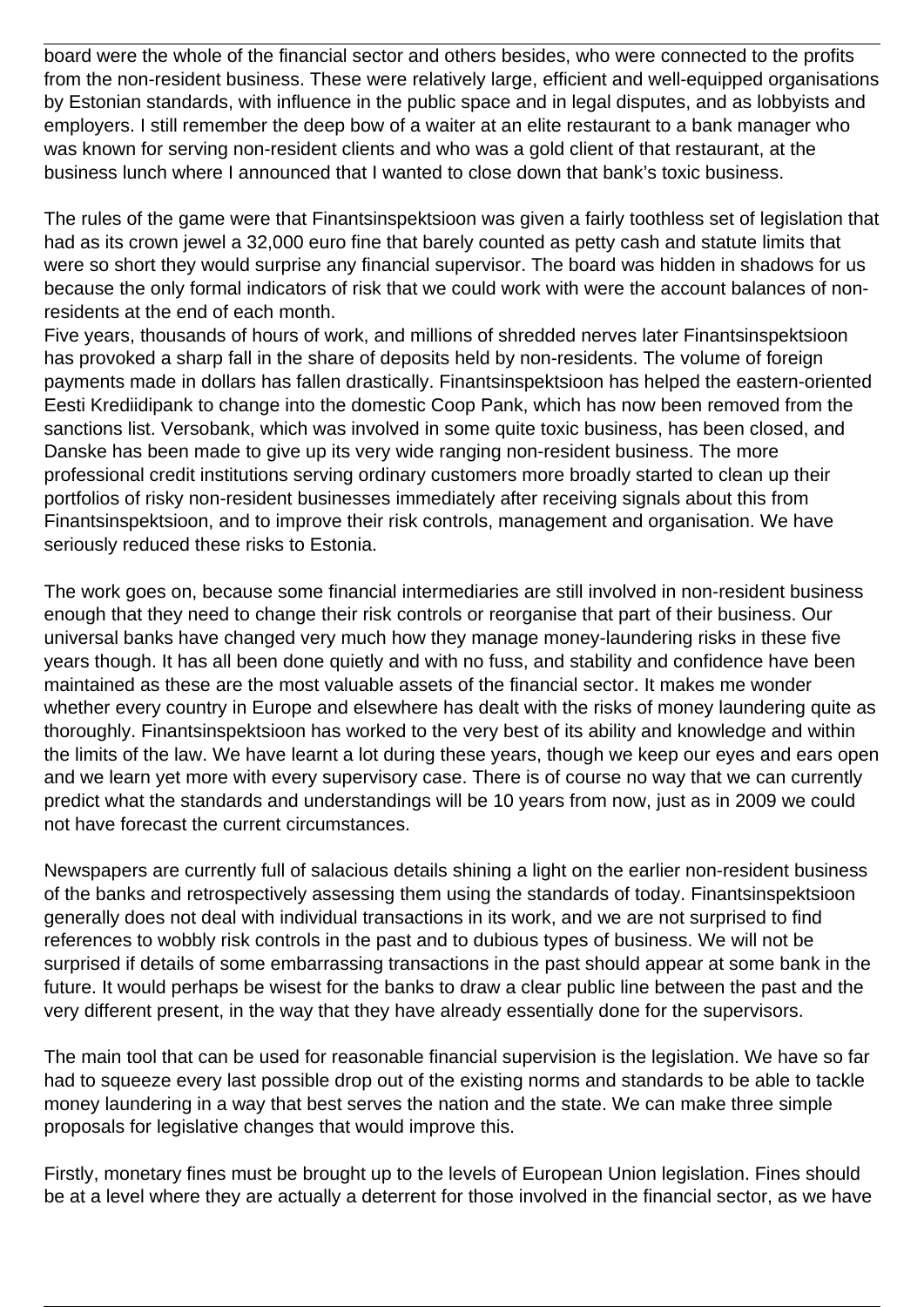repeatedly argued for 15 years.

Secondly we must do away with the misdemeanour proceedings that are too complex to be practically usable and so offer too much protection to the banks. Instead we should follow the example of the European Central Bank and apply administrative proceedings and administrative punishments. This would allow us to operate more firmly and with less formality.

Thirdly protection for whistleblowers must be regulated more broadly in financial supervisory proceedings. Individual ordinary employees working in banks should not have to fear they will lose their job or suffer some other punishment if they inform the supervisors of suspicions about the operations of their employer or about illegal activities.

To everything there is a season, and a time to every purpose under the heavens. (Ecclesiastes 3:1)

\*Article published 26 February 2019 in Postimees.